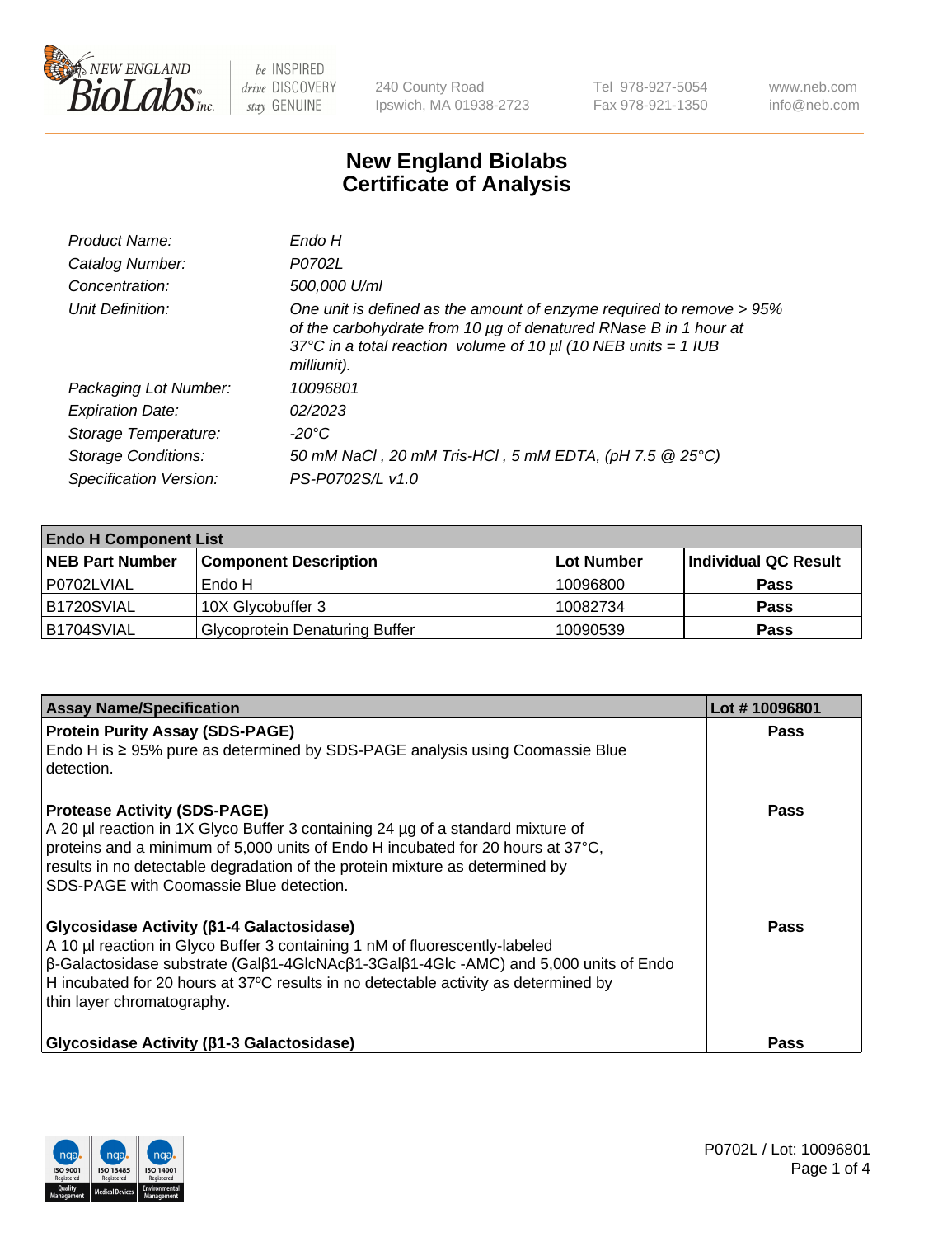

240 County Road Ipswich, MA 01938-2723 Tel 978-927-5054 Fax 978-921-1350 www.neb.com info@neb.com

| <b>Assay Name/Specification</b>                                                                                                                                                                                                                                                                                                                             | Lot #10096801 |
|-------------------------------------------------------------------------------------------------------------------------------------------------------------------------------------------------------------------------------------------------------------------------------------------------------------------------------------------------------------|---------------|
| A 10 µl reaction in Glyco Buffer 3 containing 1 nM of fluorescently-labeled<br>$\beta$ -Galactosidase substrate (Gal $\beta$ 1-3GlcNAc $\beta$ 1-4Gal $\beta$ 1-4Glc-AMC) and 5,000 units of Endo<br>H incubated for 20 hours at 37°C results in no detectable activity as determined by<br>thin layer chromatography.                                      |               |
| Glycosidase Activity (β-N-Acetylgalactosaminidase)<br>A 10 µl reaction in Glyco Buffer 3 containing 1 nM of fluorescently-labeled<br>β-N-Acetylgalactosaminidase substrate (GalNAcβ1-4Galβ1-4Glc-AMC) and 5,000 units of<br>Endo H incubated for 20 hours at 37°C results in no detectable activity as<br>determined by thin layer chromatography.          | <b>Pass</b>   |
| Glycosidase Activity (β-Mannosidase)<br>A 10 µl reaction in Glyco Buffer 3 containing 1 nM of fluorescently-labeled<br>$\beta$ -Mannosidase substrate (Man $\beta$ 1-4Man $\beta$ 1-4Man-AMC) and 5,000 units of Endo H incubated<br>for 20 hours at 37°C results in no detectable activity as determined by thin layer<br>chromatography.                  | <b>Pass</b>   |
| Glycosidase Activity (α-Glucosidase)<br>A 10 µl reaction in Glyco Buffer 3 containing 1 nM of fluorescently-labeled<br>α-Glucosidase substrate (Glcα1-6Glcα1-4Glc-AMC) and 5,000 units of Endo H incubated<br>for 20 hours at 37°C results in no detectable activity as determined by thin layer<br>chromatography.                                         | <b>Pass</b>   |
| Glycosidase Activity (α1-6 Mannosidase)<br>A 10 µl reaction in Glyco Buffer 3 containing 1 nM of fluorescently-labeled<br>α-Mannosidase substrate (Μanα1-6Μanα1-6(Μanα1-3)Man-AMC) and 5,000 units of Endo H<br>incubated for 20 hours at 37°C results in no detectable activity as determined by<br>thin layer chromatography.                             | <b>Pass</b>   |
| Glycosidase Activity (α-Neuraminidase)<br>A 10 µl reaction in Glyco Buffer 3 containing 1 nM of fluorescently-labeled<br>α-Neuraminidase substrate (Neu5Acα2-3Galβ1-3GlcNAcβ1-3Galβ1-4Glc-AMC) and 5,000<br>units of Endo H incubated for 20 hours at 37°C results in no detectable activity as<br>determined by thin layer chromatography.                 | Pass          |
| Glycosidase Activity (α-N-Acetylgalactosaminidase)<br>A 10 µl reaction in Glyco Buffer 3 containing 1 nM of fluorescently-labeled<br>α-N-Acetylgalactosaminidase substrate (GalNAcα1-3(Fucα1-2)Galβ1-4Glc-AMC) and 5,000<br>units of Endo H incubated for 20 hours at 37°C results in no detectable activity as<br>determined by thin layer chromatography. | <b>Pass</b>   |
| Glycosidase Activity (β-Xylosidase)<br>A 10 µl reaction in Glyco Buffer 3 containing 1 nM of fluorescently-labeled                                                                                                                                                                                                                                          | <b>Pass</b>   |

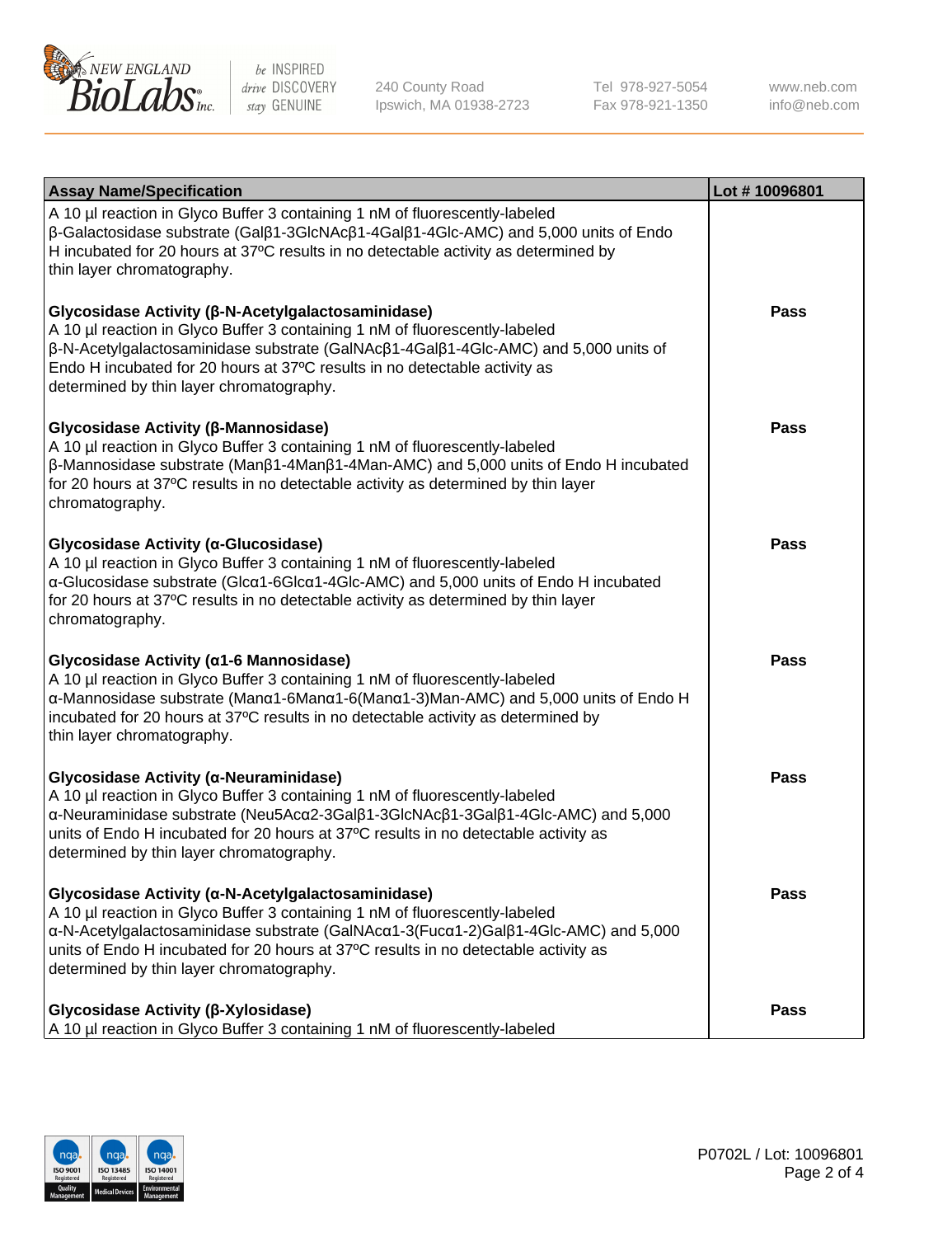

240 County Road Ipswich, MA 01938-2723 Tel 978-927-5054 Fax 978-921-1350 www.neb.com info@neb.com

| <b>Assay Name/Specification</b>                                                                                                                                                                                                                                                                                                                      | Lot #10096801 |
|------------------------------------------------------------------------------------------------------------------------------------------------------------------------------------------------------------------------------------------------------------------------------------------------------------------------------------------------------|---------------|
| $\beta$ -Xylosidase substrate (Xyl $\beta$ 1-4Xyl $\beta$ 1-4Xyl $\beta$ 1-4Xyl-AMC) and 5,000 units of Endo H<br>incubated for 20 hours at 37°C results in no detectable activity as determined by<br>thin layer chromatography.                                                                                                                    |               |
| Glycosidase Activity (β-N-Acetylglucosaminidase)<br>A 10 µl reaction in Glyco Buffer 3 containing 1 nM of fluorescently-labeled<br>β-N-Acetylglucosaminidase substrate (GlcNAcβ1-4GlcNAcβ1-4GlcNAc-AMC) and 5,000 units<br>of Endo H incubated for 20 hours at 37°C results in no detectable activity as<br>determined by thin layer chromatography. | Pass          |
| Glycosidase Activity (α1-3 Galactosidase)<br>A 10 µl reaction in Glyco Buffer 3 containing 1 nM of fluorescently-labeled<br>α-Galactosidase substrate (Galα1-3Galβ1-4GlcNAc-AMC) and 5,000 units of Endo H<br>incubated for 20 hours at 37°C results in no detectable activity as determined by<br>thin layer chromatography.                        | <b>Pass</b>   |
| Glycosidase Activity (α1-3 Fucosidase)<br>A 10 µl reaction in Glyco Buffer 3 containing 1 nM of fluorescently-labeled<br>α-Fucosidase substrate (Fucα1-3Galβ1-4GlcNAcβ1-3Galβ1-4Glc-AMC) and 5,000 units of<br>Endo H incubated for 20 hours at 37°C results in no detectable activity as<br>determined by thin layer chromatography.                | Pass          |
| Glycosidase Activity (a1-6 Galactosidase)<br>A 10 µl reaction in Glyco Buffer 3 containing 1 nM of fluorescently-labeled<br>α-Galactosidase substrate (Galα1-6Galα1-6Glcα1-2Fru-AMC) and 5,000 units of Endo H<br>incubated for 20 hours at 37°C results in no detectable activity as determined by<br>thin layer chromatography.                    | Pass          |
| Glycosidase Activity (α1-3 Mannosidase)<br>A 10 µl reaction in Glyco Buffer 3 containing 1 nM of fluorescently-labeled<br>α-Mannosidase substrate (Manα1-3Manβ1-4GlcNAc-AMC) and 5,000 units of Endo H<br>incubated for 20 hours at 37°C results in no detectable activity as determined by<br>thin layer chromatography.                            | <b>Pass</b>   |
| Glycosidase Activity (α1-2 Fucosidase)<br>A 10 µl reaction in Glyco Buffer 3 containing 1 nM of fluorescently-labeled<br>$\alpha$ -Fucosidase substrate (Fuc $\alpha$ 1-2Gal $\beta$ 1-4Glc-AMC) and 5,000 units of Endo H incubated<br>for 20 hours at 37°C results in no detectable activity as determined by thin layer<br>chromatography.        | Pass          |
| <b>Glycosidase Activity (PNGase F)</b><br>A 10 µl reaction in Glyco Buffer 3 containing 1 nM of fluorescently-labeled PNGase F<br>substrate (Fluoresceinated fetuin triantennary) and 5,000 units of Endo H incubated                                                                                                                                | Pass          |